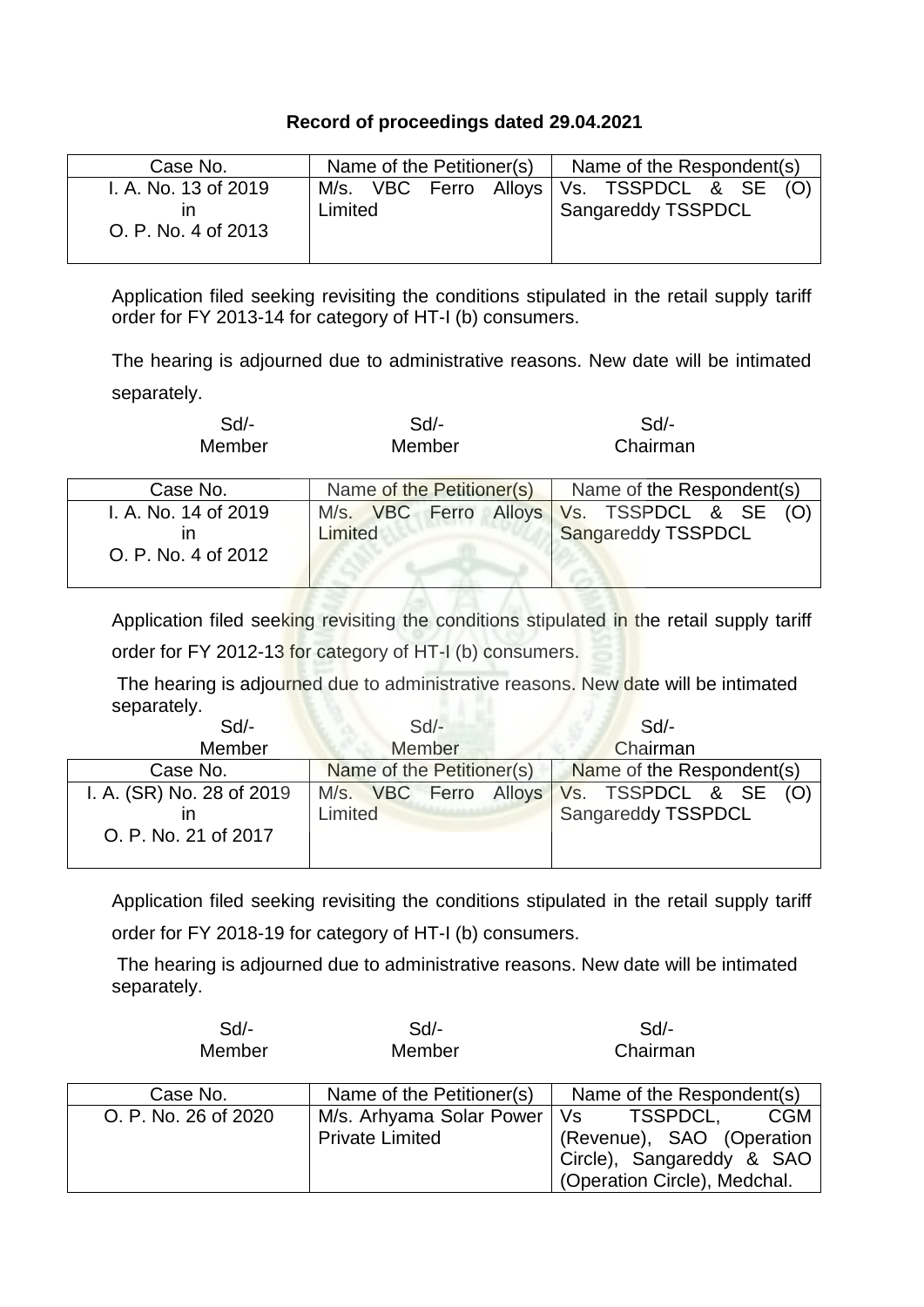Petition filed seeking to punish the respondents No.1 to 4 for non-compliance of the order dated 17.07.2018 in O. P. No. 10 of 2017 passed by the Commission.

The hearing is adjourned due to administrative reasons. New date will be intimated separately.

| $Sd$ -               | Sd                        | Sd                        |
|----------------------|---------------------------|---------------------------|
| Member               | Member                    | Chairman                  |
| Case No.             | Name of the Petitioner(s) | Name of the Respondent(s) |
| O. P. No. 21 of 2016 | Sri. Akthar Ahmed         | Vs. CGRF-2, ADE $(O)$     |
|                      |                           | Shamshabad, TSSPDCL,      |
|                      |                           | DE (O) & SE (O) TSSPDCL   |

Petition filed questioning the action of DISCOM in not implementing the order of the CGRF and to punish the licensee U/s 142 of the Act, 2003.

The hearing is adjourned due to administrative reasons. New date will be intimated separately.

| $Sd$ -                                       | $Sd$ -                    |            |                         | $Sd$ -                    |  |
|----------------------------------------------|---------------------------|------------|-------------------------|---------------------------|--|
| Member                                       | Member                    |            |                         | Chairman                  |  |
| Case No.                                     | Name of the Petitioner(s) |            |                         | Name of the Respondent(s) |  |
| O. P. No. 16 of 2017<br>I. A. No. 25 of 2017 | M/s. Sundew<br>Limited    | Properties | Vs.<br><b>TSTRANSCO</b> | <b>TSSPDCL</b>            |  |
|                                              |                           |            |                         |                           |  |

Petition filed seeking transfer of distribution assets falling within the area of SEZ area.

I. A. filed seeking directions to respondent No. 1 to disconnect the consumers pertaining to SPL's licence area and handover the assets to the petitioner and also to the respondent No. 2 to grant transmission connectivity at 33 KV level on two Nos. of 33 KV SPL feeders.

The hearing is adjourned due to administrative reasons. New date will be intimated separately.

| $Sd$ - | Sd/-   | Sd       |
|--------|--------|----------|
| Member | Member | Chairman |

| Case No.            | Name of the Petitioner(s)            | Name of the Respondent(s)                                                                                               |
|---------------------|--------------------------------------|-------------------------------------------------------------------------------------------------------------------------|
| O. P. No. 7 of 2019 | M/s.<br><b>Farms Private Limited</b> | M/s.<br>Prathmesh Solar   Vs. TSTRANSCO,<br>Mytrah Agriya Power Private<br>Limited, CGM (Comml &<br><b>RAC) TSSPDCL</b> |

Petition filed questioning the action of the TSTRANSCO in allowing another project to utilize the facilities developed by the petitioner contrary to the regulations.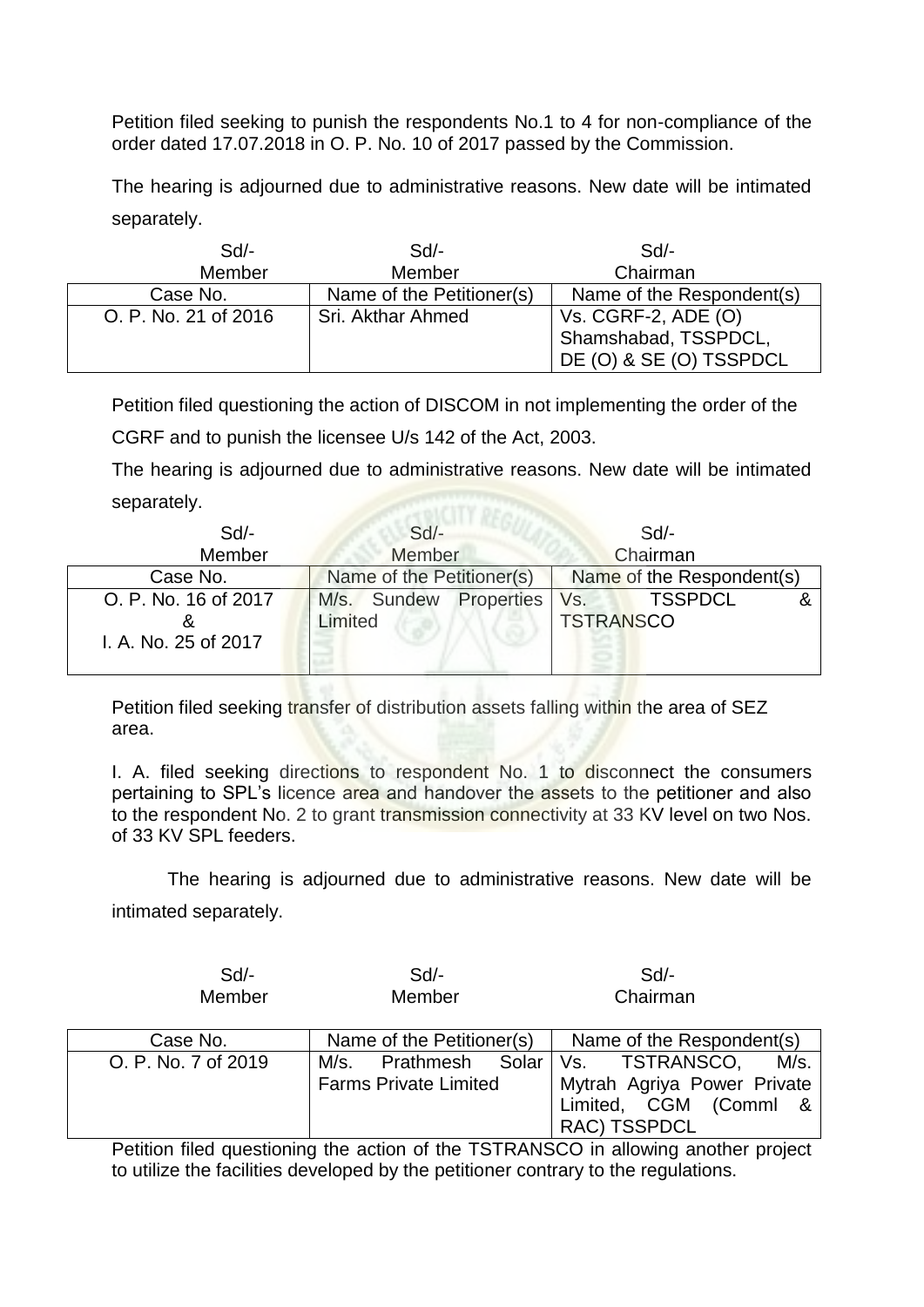The hearing is adjourned due to administrative reasons. New date will be intimated separately.

| $Sd$ -<br>Member     | Sd<br>Member                                                    | Sd<br>Chairman            |
|----------------------|-----------------------------------------------------------------|---------------------------|
| Case No.             | Name of the Petitioner(s)                                       | Name of the Respondent(s) |
| O. P. No. 71 of 2018 | M/s. MSR Mega Bio-Power   Vs. TSNPDCL<br><b>Private Limited</b> |                           |

Petition filed seeking determination of tariff for the industrial waste power plant.

The hearing is adjourned due to administrative reasons. New date will be intimated separately.

| $Sd$ -<br>Member    | $Sd$ -<br>Member                                        | Sd<br>Chairman                    |
|---------------------|---------------------------------------------------------|-----------------------------------|
| Case No.            | Name of the Petitioner(s)                               | Name of the Respondent(s)         |
| O. P. No. 2 of 2020 | M/s. Tejas India Solar<br><b>Energy Private Limited</b> | Vs. TSSPDCL &<br><b>TSTRANSCO</b> |

Petition filed seeking directions to the respondents to synchronize the plant and consequently grant long term open access permission.

The hearing is adjourned due to administrative reasons. New date will be intimated separately.

| $C_{d}$       | Sd/-     |  |
|---------------|----------|--|
| <b>Member</b> | Chairman |  |
|               |          |  |

| Case No.            |         | Name of the Petitioner(s) |         | Name of the Respondent(s)                                  |
|---------------------|---------|---------------------------|---------|------------------------------------------------------------|
| O. P. No. 6 of 2020 | M/s.    | Satec                     | Envir I | Vs. TSSPDCL & Spl. Chief                                   |
|                     |         |                           |         | Engineering (India) Private   Secretary, Energy Department |
|                     | Limited |                           |         |                                                            |

Petition filed seeking extension of SCOD and granting time for completing the project.

The hearing is adjourned due to administrative reasons. New date will be intimated separately.

| $Sd$ - | Sd/-   | Sd       |
|--------|--------|----------|
| Member | Member | Chairman |